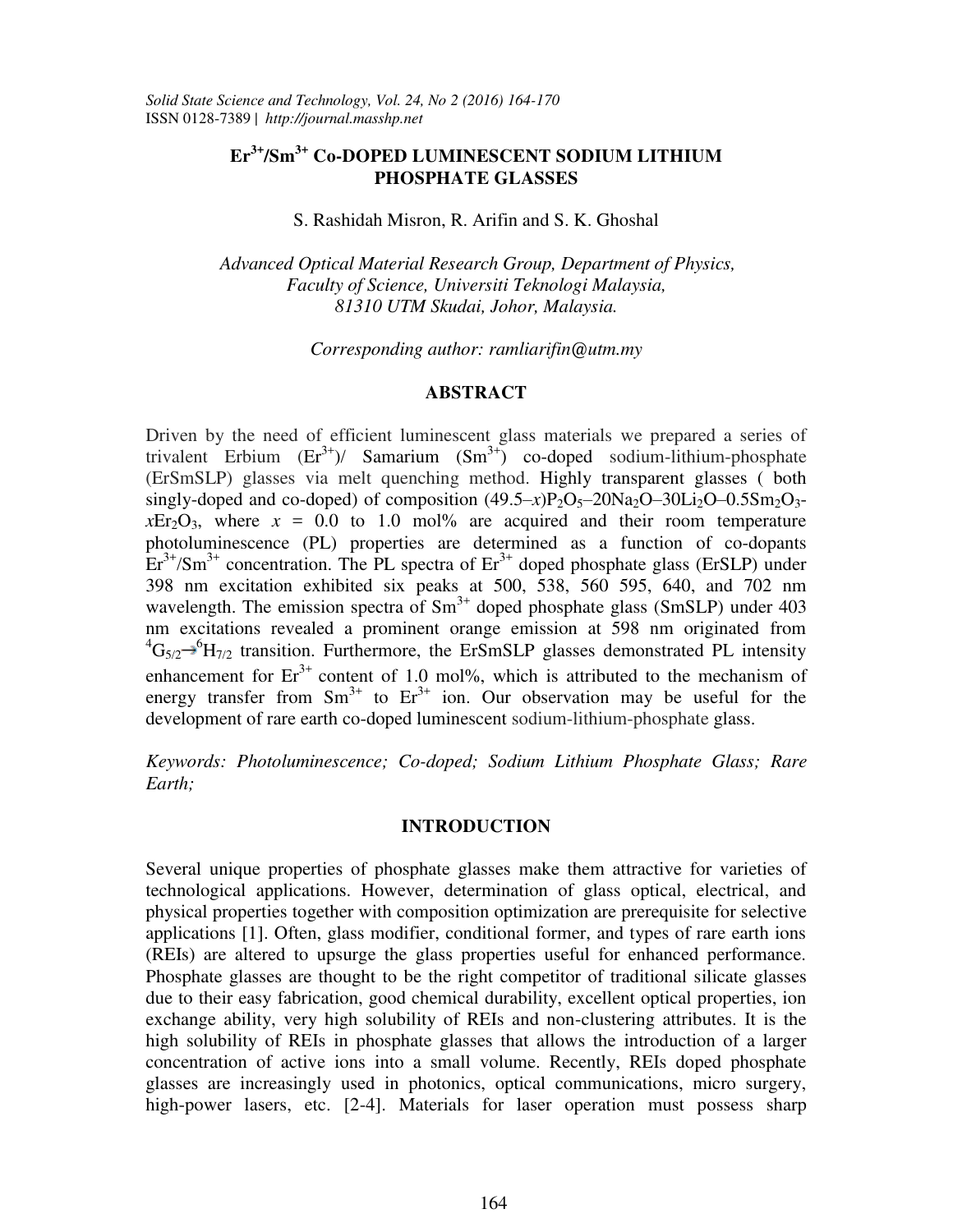fluorescent lines, strong absorption bands, and reasonably high quantum efficiency for the fluorescent transition (stimulated emission).

The REIs are natural candidates to serve as active ions in solid-state laser materials because they exhibit a wealth of sharp fluorescent transitions ( involving 4f-4f) presents several emissions representing almost every region of the visible and near-infrared portions of the electromagnetic spectrum [5, 6]. Luminescence emissions of RE doped glasses and crystals are suitable sources for laser development [6]. On the one hand, the  ${}^{4}G_{5/2}$  level of Sm<sup>3+</sup> (4f<sup>5</sup>) ion display different emission channels with relatively high quantum efficiency. Samarium doped glass is well-known as a cladding for Nd-doped glass laser rods owing to its high absorption at 1064 nm but low absorption between 500 and 900 nm [7-8]. Conversely,  $Er^{3+}$  ion are well-known for excellent up-conversion emission and sensitization efficiency [9]. In addition to IR broad band line around 1.5 μm,  $Er<sup>3+</sup>$  ions blue, green, and red emissions are prospective.  $Er<sup>3+</sup>$  ions are exploited as an up-conversion luminescence center due to their more homogeneous energy level distribution, enabling longer lifetimes of metastable energy levels. In the shortwavelength region,  $\text{Er}^{3+}$  can emit blue  $({}^{4}F_{7/2} \rightarrow {}^{4}I_{15/2}$ , 488 nm), green  $({}^{2}H_{11/2}/{}^{4}S_{3/2} \rightarrow {}^{4}I_{15/2}$ , 520/550 nm) and red  $({}^{4}F_{9/2} \rightarrow {}^{4}I_{15/2}$ , 660 nm), and the upconversion emissions of all these wavelengths have been observed when pumped with various wavelengths matching <sup>2</sup>H<sub>11/2</sub>/ <sup>4</sup>S<sub>3/2</sub>, <sup>4</sup>F<sub>9/2</sub>, <sup>4</sup>I<sub>9/2</sub>, <sup>4</sup>I<sub>11/2</sub> and <sup>4</sup>I<sub>13/2</sub> levels [10].

Combining these attractive features of REIs  $(Er^{3+})$  and Sm<sup>3+</sup>) and SLP glass we inspect the feasibility of achieving enhanced luminescence under optimized co-dopants concentration, where energy transfer between these luminescence ions may be suitably exploited and tuned.

#### **EXPERIMENTAL**

Reagent grade chemicals of P<sub>2</sub>O<sub>5</sub>, Na<sub>2</sub>O, Li<sub>2</sub>CO<sub>3</sub>, Er<sub>2</sub>O<sub>3</sub> and Sm<sub>2</sub>O<sub>3</sub> in powdered form are used for the glass preparation. A 15 g batch of these glass constituents is weighed separately and thoroughly milled for 15 minutes to get homogeneous mixture. Then, the mixture is placed into alumina crucibles and sintered in a pre-heated electric furnace at 300˚C for an hour. Next, the crucible containing the preheated mixture is transferred into another electric furnace at  $950^{\circ}$ C and melted for 15 minutes. Upon achieving the desired viscosity, the molten fluid is poured onto steel mold and annealed at 300 °C for 2 and half hours to relieve the internal stress. After that, the samples are cooled down slowly room temperature. Solid samples are cut and polished to desired dimension for further analyses. The room temperature luminescence spectra of as synthesized samples are recorded using Horiba FluoroMax4 Spectrofluorometer. Table 1 enlists the nominal compositions all the prepared ErSmSLP glasses together with their codes.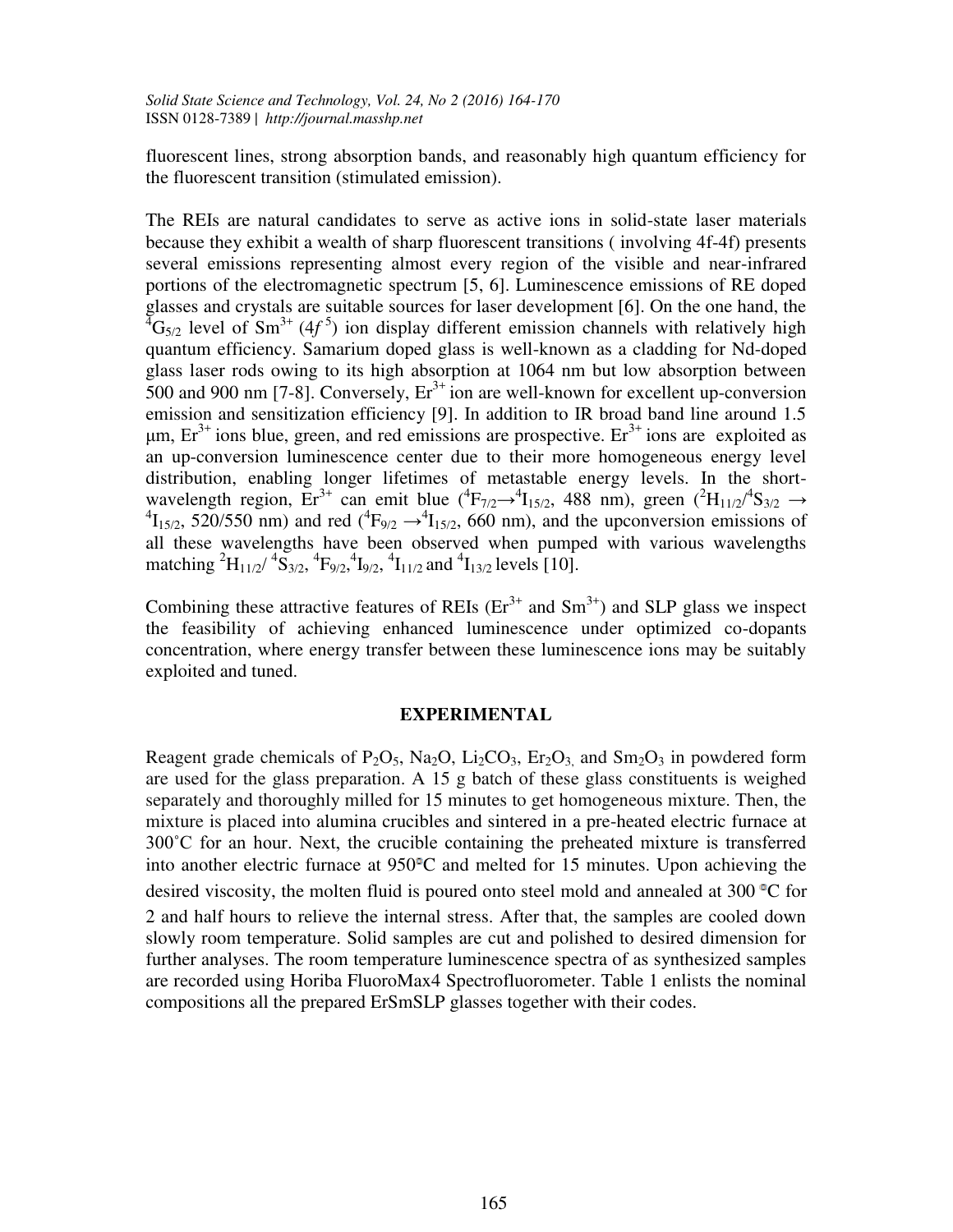| Sample Codes | Composition (mol%) |                   |                   |                                |           |
|--------------|--------------------|-------------------|-------------------|--------------------------------|-----------|
|              | $P_2O_5$           | Na <sub>2</sub> O | Li <sub>2</sub> O | Er <sub>2</sub> O <sub>3</sub> | $Sm_2O_3$ |
| <b>SmSLP</b> | 49.5               | 20                | 30                |                                | 0.5       |
| <b>ErSLP</b> | 49.5               | 20                | 30                | 0.5                            |           |
| ErSmSLP1     | 49.3               | 20                | 30                | 0.2                            | 0.5       |
| ErSmSLP2     | 48.9               | 20                | 30                | 0.6                            | 0.5       |
| ErSmSLP3     | 48 5               | 20                | 30                | 10                             | 0.5       |

Table 1: Composition of ErSmSLP glass samples

## **RESULTS AND DISCUSSION**

Figure 1 shows the PL spectra of ErSLP glass with 0.5 mol% of  $Er^{3+}$  (without  $Sm^{3+}$ ) under 398 nm excitations. It consists of six significant peaks centered at 500 nm, 538 nm, 560 nm, 595 nm, 640 nm, 702 nm which are assigned to the transitions from the excited states of  ${}^{2}H_{11/2}$ ,  ${}^{4}S_{3/2}$ , and  ${}^{4}F_{9/2}$  to the ground states of Er<sup>3+</sup> ion.



Figure 1: PL spectra of ErSLP glass  $(0.5 \text{ mol\%} \text{ Er}^{3+})$ 

Figure 2 displays the PL spectra of SmSLP glass with 0.5 mol% of  $Sm^{3+}$  (without  $Er^{3+}$ ) under 404 nm excitations. It consists of four significant peaks centered at 562 nm (yellow), 598 nm (orange), 644 nm (orange reddish) and 705 nm (red), which are allocated to the electronic transitions of  ${}^{4}G_{5/2} \rightarrow {}^{6}H_{(2j+1)/2}$ , where j = 2, 3, 4 and 5. The orange peak corresponding to the  ${}^{4}G_{5/2} \rightarrow {}^{6}H_{7/2}$  (598 nm) transition is found to possess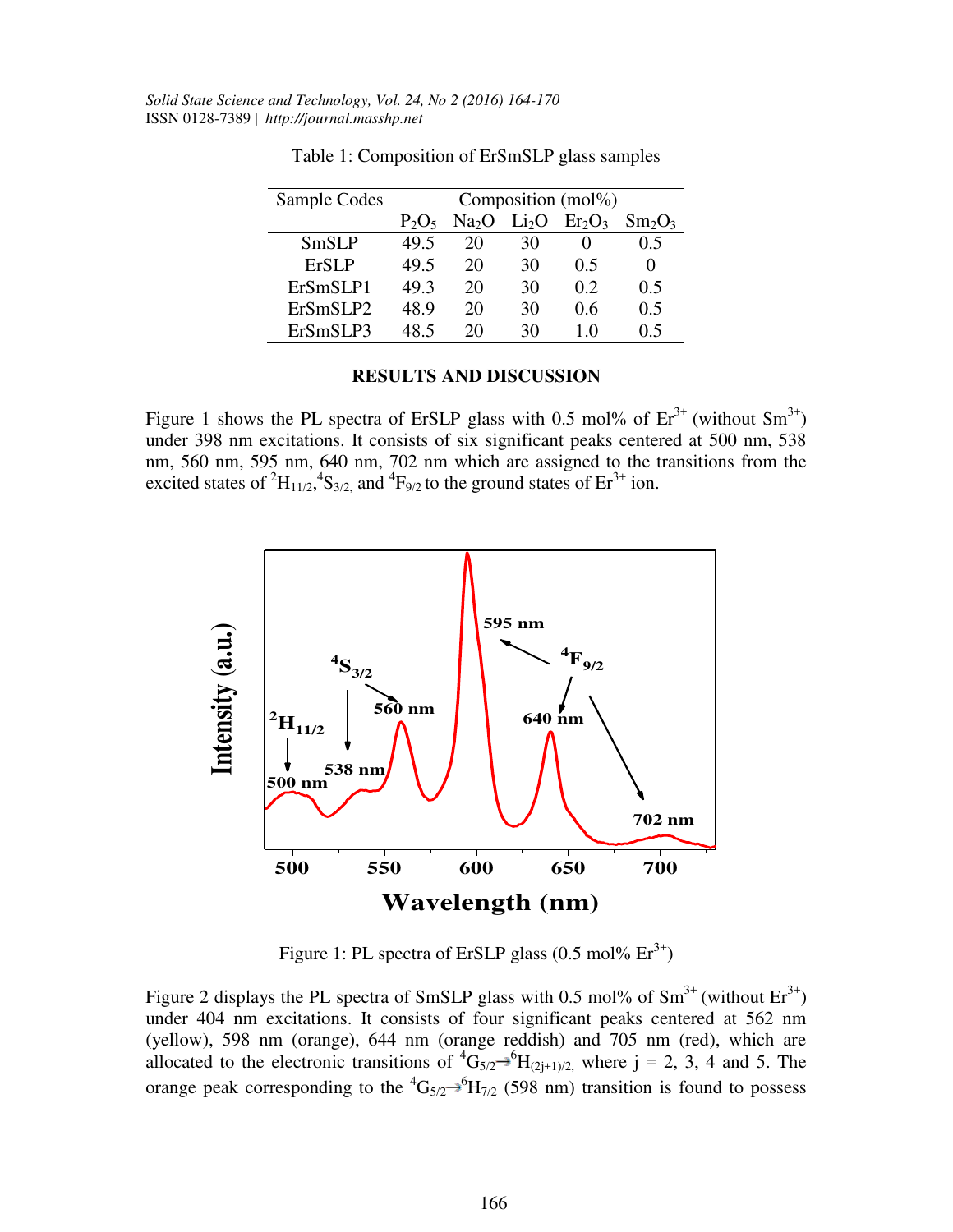the highest intensity.



Figure 2: PL spectra of SmSLP glass  $(0.5 \text{ mol\% Sm}^{3+})$ 

Figure 3 illustrates the PL spectra of all ErSmSLP glass under 488 nm excitations with varying  $Er<sup>3+</sup>$  concentration. Four prominent peaks are evidenced, which are assigned to various transitions among Sm<sup>3+</sup> excited states to the ground state such as  ${}^{4}G_{5/2} \rightarrow {}^{6}H_{5/2}$  $(560 \text{ nm})$ ,  ${}^4\text{G}_{5/2} \rightarrow {}^6\text{H}_{7/2}$  (596 nm),  ${}^4\text{G}_{5/2} \rightarrow {}^6\text{H}_{9/2}$  (640 nm) and  ${}^4\text{G}_{5/2} \rightarrow {}^6\text{H}_{11/2}$  (704 nm). Furthermore, the PL intensity of  $Sm<sup>3+</sup>$  is found to greatly enhance with the increase of  $Er<sup>3+</sup>$  ion concentration in the glass matrix. This enhancement is attributed to the energy transfer from  $\text{Sm}^{3+}$  to  $\text{Er}^{3+}$ ion due to the sensitization. [8] At lower  $\text{Er}_2\text{O}_3$ concentrations, the average distance between the  $Er^{3+} - Er^{3+}$  ions is high so the interactions between them is negligible this results high energy migration from  $Er<sup>3+</sup>$  to Sm<sup>3+</sup> ions. However, at higher  $Er_2O_3$  concentration, the distance between  $Er^{3+}$  -  $Er^{3+}$  ions is low resulting in strong interactions between these ions. This leads to lower amount of energy transfer from  $Er^{3+}$  to  $Sm^{3+}$  ion.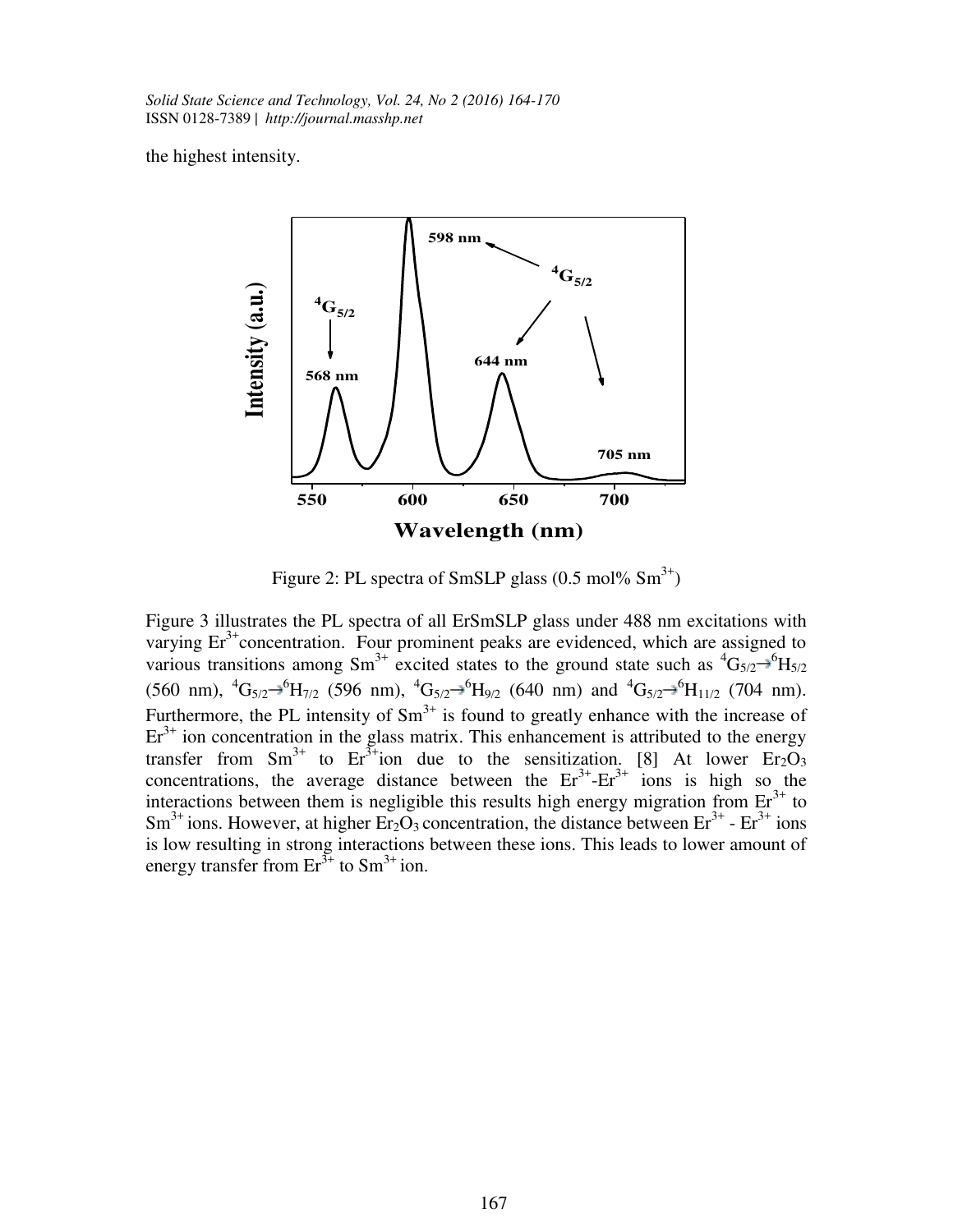

Figure 3: PL spectra of co-doped ErSmSLP glass samples  $(0.2-1.0 \text{ mol\%} \text{ Er}^{3+})$ 

Figure 4 depicts the partial energy levels diagram of  $Sm^{3+}$  and  $Er^{3+}$  ions showing the down conversion under excitation wavelength of 488 nm. The excited level gets populated through the ground state absorption (GSA). In this mechanism, a resonant photon pumped at 488 nm excitation promotes the populations of  $Er<sup>3+</sup>$  from the ground state,  ${}^{4}I_{5/2}$  to the excited state  ${}^{2}H_{11/2}$ . The unstable ions in  ${}^{2}H_{11/2}$  relax radiatively (R) to  $\text{S}_{3/2}$  level. The relaxed Er<sup>3+</sup> ions at  ${}^{4}S_{3/2}$  excited state transfer the energy (ET) to  $\text{$ ions and populate  ${}^{4}F_{3/2}$  level of samarium. The unstable state  ${}^{4}F_{3/2}$  relaxes nonradiatively to  ${}^4G_{5/2}$  level. Some of the ions in  ${}^4G_{5/2}$  level relax radiatively to the ground state  ${}^6H_{5/2}$ level that results in yellow emission centered at 560 nm. There are other ions in  ${}^{4}G_{5/2}$ level relax radiatively to  ${}^{6}H_{7/2}$  level and produces orange emission centered at 596 nm. The Sm<sup>3+</sup> ions are found relax radiatively to both states  ${}^{6}H_{9/2}$  and  ${}^{6}H_{11/2}$  to form peaks centered at 640 nm and 704 nm, respectively [8].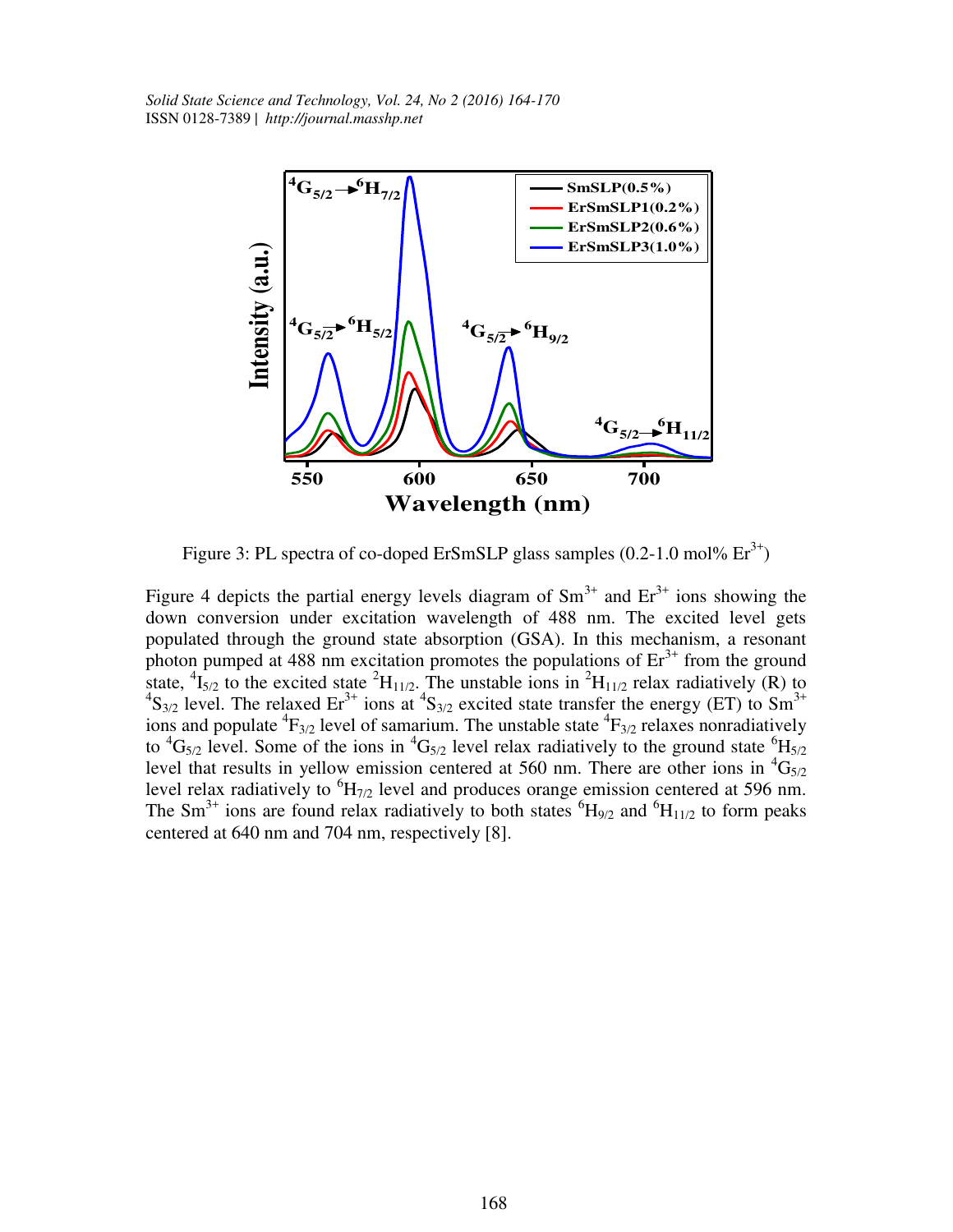

Figure 4: Energy level diagram for co-doped ErSmPSL glass samples

The network of phosphate glasses contains a polymeric structure that is controlled by the glass composition, which is in rough agreement with the predictions of Zachariasen et al [11]. Phosphate glass structure does not show any long range order or significant symmetry of atomic arrangement, but they do have short-range order. The glassforming component in phosphate glasses is  $P_2O_5$ , and the basic unit in the phosphate glass structure is the orthophosphate  $(PO<sub>4</sub><sup>3</sup>)$  tetrahedron, which is a phosphorus atom surrounded by four oxygen atoms connected to adjacent units by three of their four vertices. Usually, one place is occupied by a terminal with double-bonded oxygen atom (DBO) [11]. As one of the oxygen atoms is connected to the phosphorus atom by a double bond, only the three other oxygen atoms can act as bridges to other orthophosphate tetrahedra. By forming such bridges, individual orthophosphate tetrahedra can be linked to each other by covalent P–O–P bonds. The oxygens in these P–O–P linkages are commonly called bridging oxygens (BOs). The addition of glass modifier oxides and dopants which are Na<sub>2</sub>O, Li<sub>2</sub>O, Er<sub>2</sub>O<sub>3</sub> and Sm<sub>2</sub>O<sub>3</sub> to the glass, results in the cleavage of P–O–P linkages and the creation of non-bridging oxygens (NBOs) in the glass. The resulting glass structure is disrupted, containing not only covalent P–O–P bonds but also ionic cross-linkages between NBOs, and this process is called depolymerisation of the network [12].

# **CONCLUSION**

Transparent and thermally stable SLP glasses co-doped with  $Er^{3+}/Sm^{3+}$  are prepared using melt quenching method. The influence of co-dopants on the fluorescence features is scrutinized. The inclusion of  $Er<sup>3+</sup>$  as codopants in to the glass matrix has enhanced the PL peak intensity. The  $Er<sup>3+</sup>$  ions mediated sensitization of the PL spectrum of co-doped